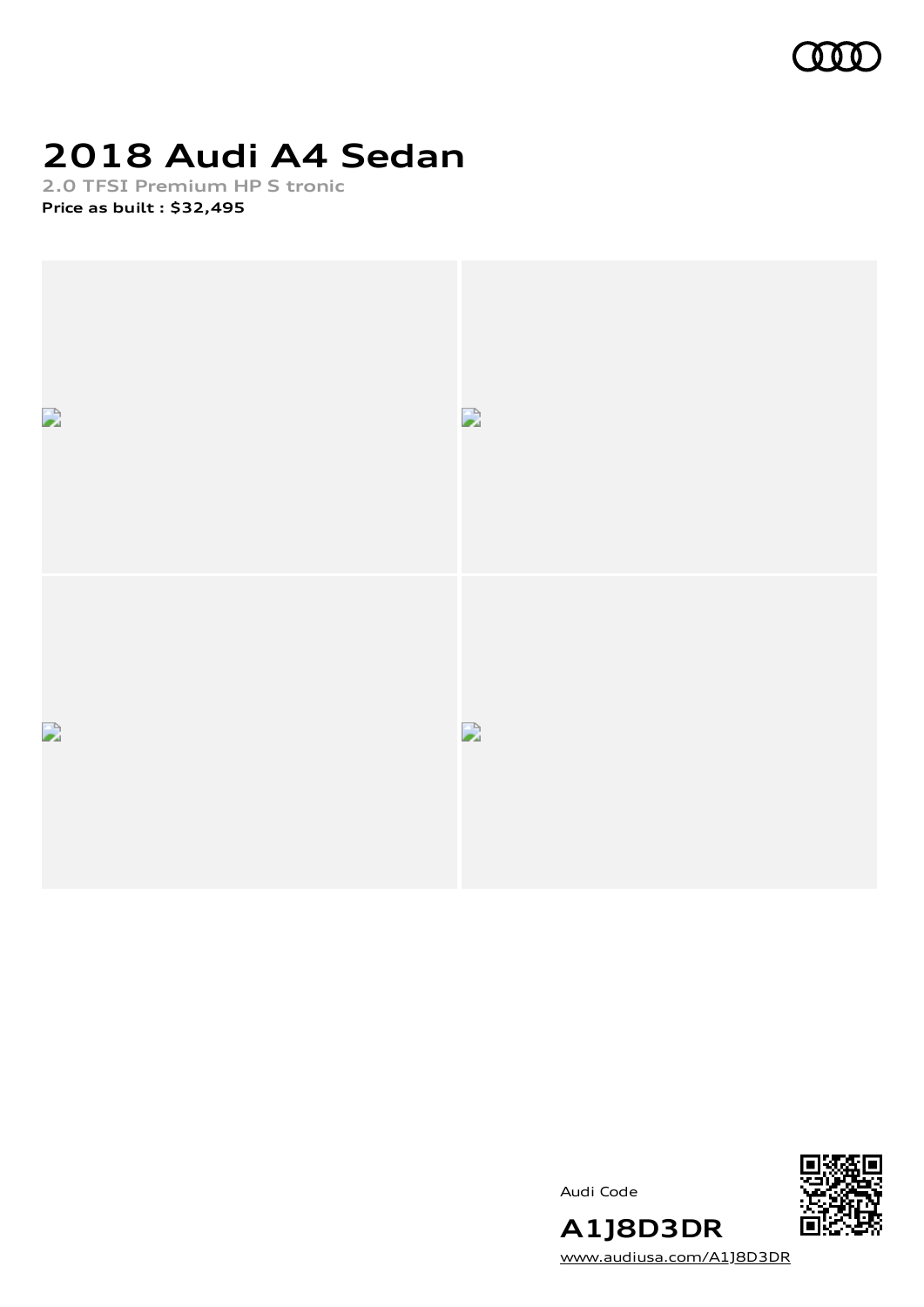### **Summary**

**Audi 2018 Audi A4 Sedan** 2.0 TFSI Premium HP S tronic

**Price as buil[t](#page-10-0)** \$32,495

#### **Exterior colour**

Moonlight Blue metallic

### $\overline{\phantom{a}}$

#### **Further Information**

|                 | N٥           |
|-----------------|--------------|
| Mileage         | 28,837 miles |
| Type of vehicle | Used car     |

**Warranty**

#### **Interior colour**

| Seats     | Rock Gray              |
|-----------|------------------------|
| Dashboard | Granite Gray/Rock Gray |
| Carpet    | Granite Gray           |
| Headliner | Titanium Gray          |

#### **Audi Code** A1J8D3DR

**Your configuration on www.audiusa.com** [www.audiusa.com/A1J8D3DR](https://www.audiusa.com/A1J8D3DR)

**Commission number** d268e4fb0a0e09af5ebc

#### **Technical Specifications**

| Engine type                  | Four-cylinder                                 |
|------------------------------|-----------------------------------------------|
| stroke                       | Displacement/Bore and 1,984/82.5 x 92.8 cc/mm |
| Torque                       | 236 @ 1,450-4,200 lb-ft@rpm                   |
| Top track speed              | 130 mph mph $1$                               |
| Acceleration (0 - 60<br>mph) | 7.1 seconds seconds                           |
| Recommended fuel             | Premium                                       |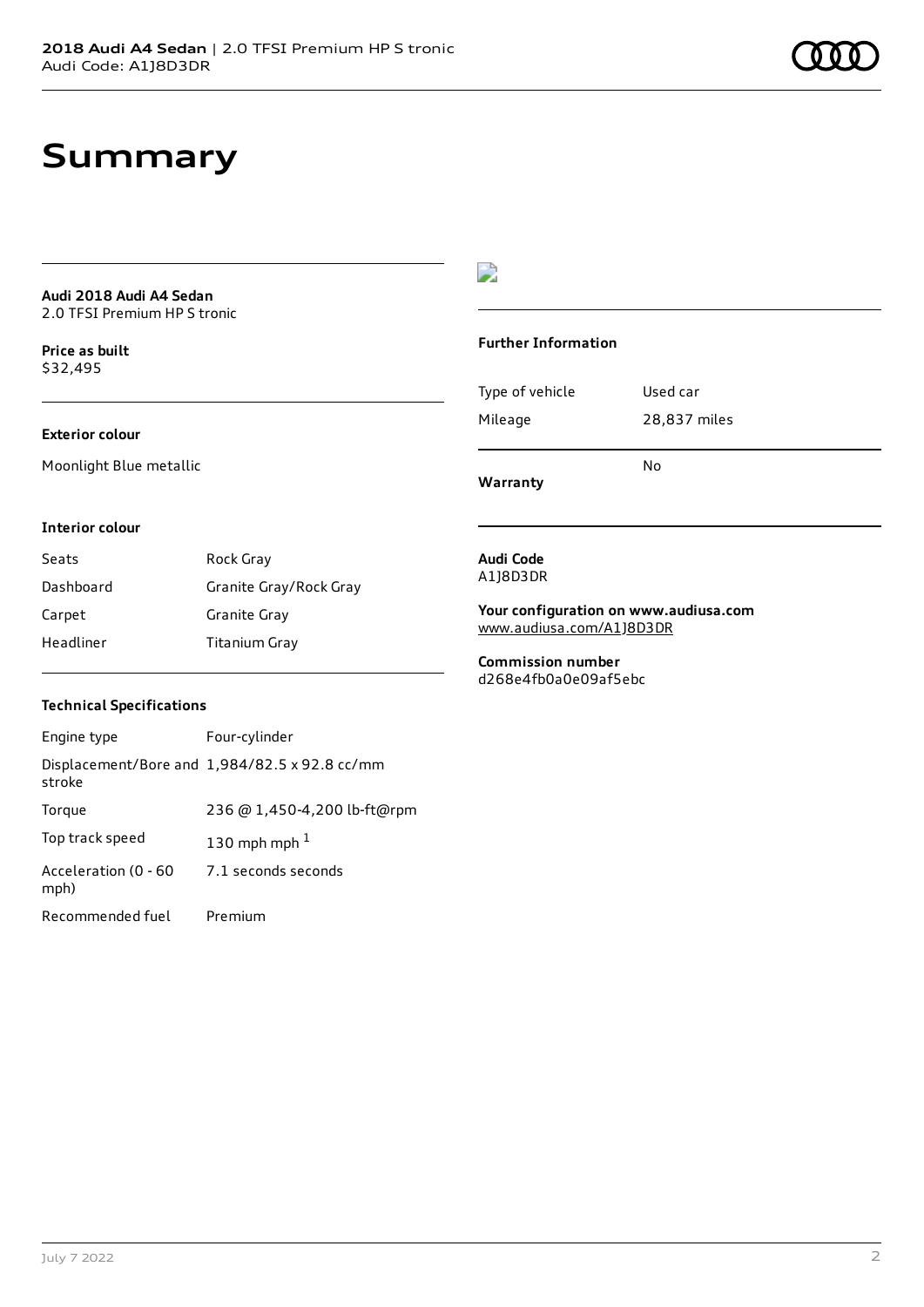# **Equipment**

Moonlight Blue metallic

Audi advanced key-keyless start, stop and entry

Power-adjustable, auto-dimming, heated exterior side mirrors with memory

18" 245/40 all-season tires

18" 10-spoke design wheels

Convenience package

Gray Oak Natural Wood inlays

Color driver information system

SiriusXM® Satellite Radio







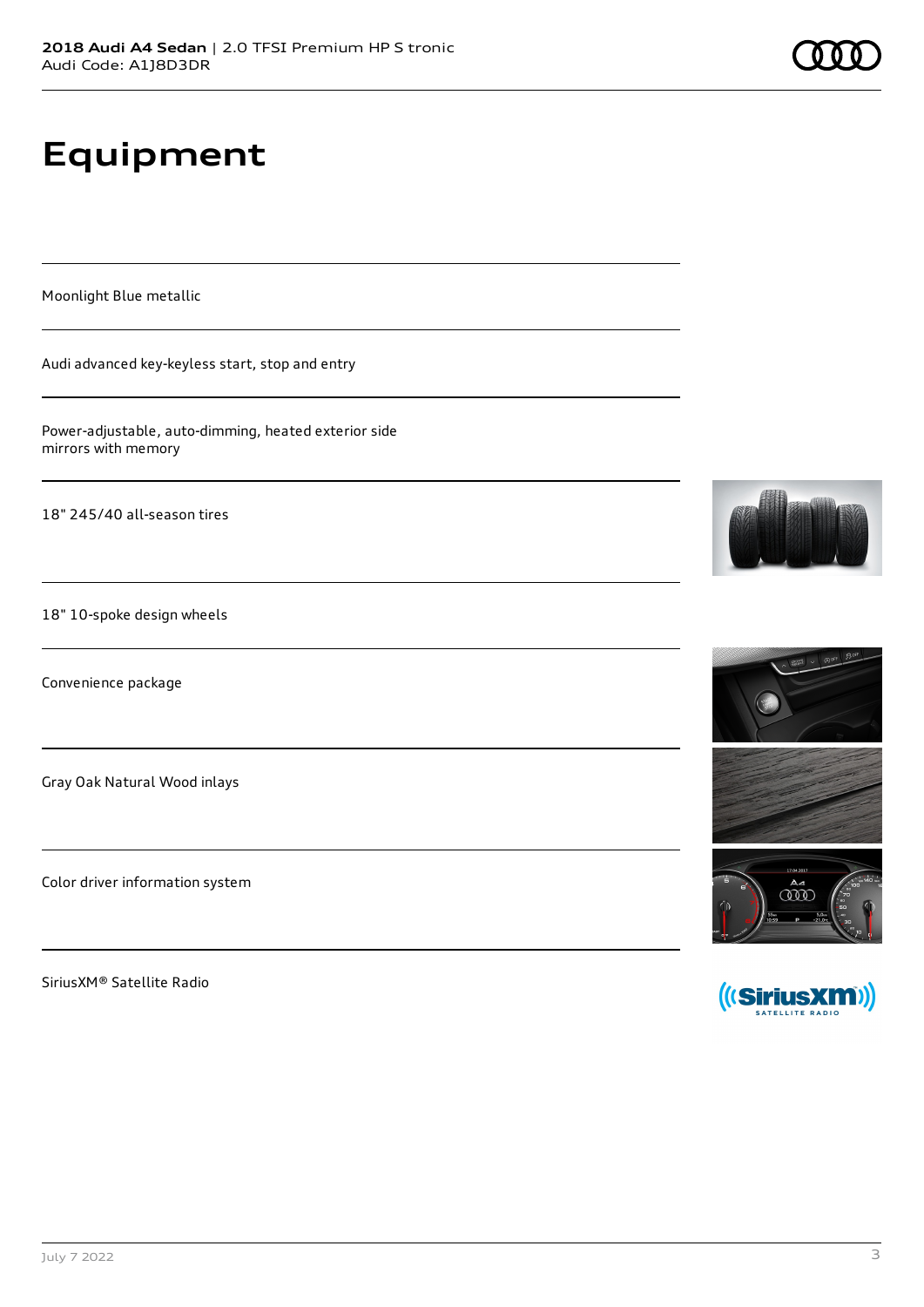## **Standard features**

### **Safety and Security**

| 4UH   | Driver and front-passenger dual-stage<br>airbags                    |
|-------|---------------------------------------------------------------------|
| UH1   | Electromechanical parking brake                                     |
| 8T2   | Cruise control with coast, resume and<br>accelerate features        |
| VC2   | Garage door opener (HomeLink®)                                      |
| 4H3   | Integrated child door locks in rear doors                           |
| QZ7   | Electromechanical power steering                                    |
| 7K6   | Tire-pressure monitoring system                                     |
| 4 X 3 | Front thorax side airbags and Sideguard®<br>head curtain airbags    |
| 8N6   | Rain/light sensor for automatic windshield<br>wipers and headlights |
| 3B7   | Lower Anchors and Tethers for Children<br>(LATCH) in rear seats     |

### **Exterior**

| 0PO   | Dual exhaust outlets with chrome tips                    |
|-------|----------------------------------------------------------|
| 1S1   | Car jack                                                 |
| 1 B A | Dynamic suspension system                                |
| 8TH   | Xenon plus headlights with LED daytime<br>running lights |
| 8SP   | LED taillights with dynamic turn signals                 |
| 4KC   | Side and rear windows in heat-insulating<br>glass        |
| 0NB   | S line® fender badge                                     |
| 47F   | Black trim around exterior side windows                  |
|       |                                                          |

### **Interior**

QE1 Storage package

### **Interior** 3FE Sunroof

| VT5             | Aluminum door sill inlays with S badging                                            |
|-----------------|-------------------------------------------------------------------------------------|
| 6N)             | Cloth headliner                                                                     |
| 9AQ             | Three-zone automatic climate control                                                |
| 417             | Auto-dimming interior rear view mirror with<br>digital compass                      |
| 001             | LED interior lighting package                                                       |
| 1 XW            | Three-spoke multifunction steering wheel<br>with shift paddles                      |
| 6F3             | Front center armrest                                                                |
| 4F <sub>2</sub> | Electric tailgate/trunk lid release from inside                                     |
| 5XF             | Driver and front-passenger extendable sun<br>visors with illuminated vanity mirrors |
| 3NT             | Split folding 40/20/40 rear seatbacks                                               |
| 7HA             | Cloth interior on doors                                                             |
| N1F             | Leather seating surfaces                                                            |
| 4A3             | Heated front seats                                                                  |

### **Infotainment and Driver Assistance**

| 6K8             | Audi pre sense® basic and Audi pre sense®<br>city                                                                     |
|-----------------|-----------------------------------------------------------------------------------------------------------------------|
| 2H1             | Audi drive select                                                                                                     |
| 7W1             | Audi pre sense® basic                                                                                                 |
| UI2             | Audi smartphone interface including Apple<br>CarPlay <sup>™</sup> and Google™ Android Auto™ for<br>compatible devices |
| KA <sub>2</sub> | Rear view camera                                                                                                      |
| 9VD             | Audi sound system                                                                                                     |
| 7UH             | Connectivity package                                                                                                  |

### **(1/2)**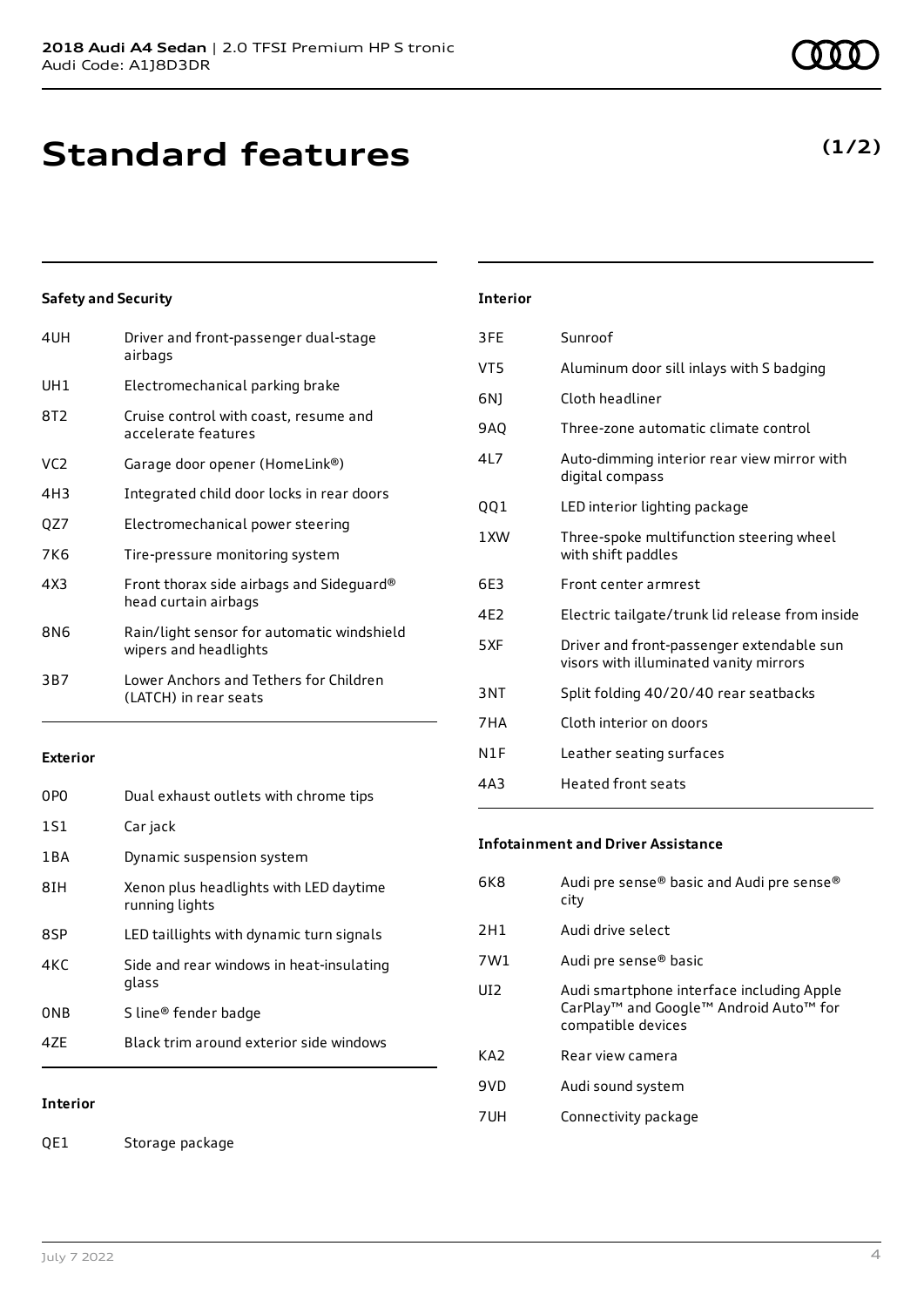**(2/2)**

## **Standard features**

### **Infotainment and Driver Assistance**

| I8S | MMI® radio |  |
|-----|------------|--|
|-----|------------|--|

9ZX BLUETOOTH® wireless technology preparation for compatible devices

July 7 2022 5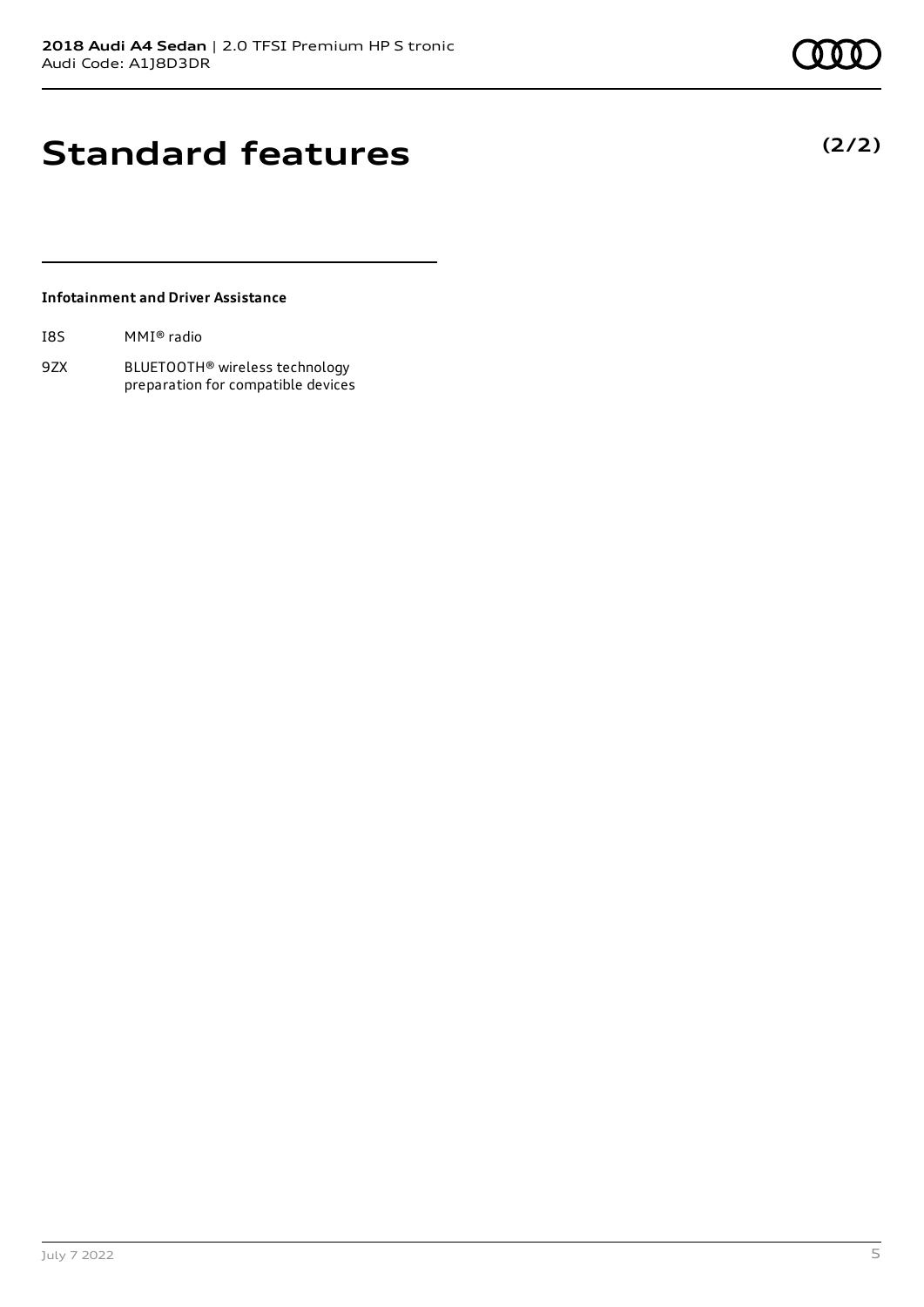# **Dealer remarks**

This Audi won't be on the lot long!

You'll appreciate its safety and technology features! A turbocharger is also included as an economical means of increasing performance. With less than 30,000 miles on the odometer, this 4 door sedan prioritizes comfort, safety and convenience. It includes leather upholstery, a tachometer, an automatic dimming rear-view mirror, and power front seats. Performance and efficiency are both prioritized thanks to the 2 liter 4 cylinder engine, and for added security, dynamic Stability Control supplements the drivetrain.

We pride ourselves in consistently exceeding our customer's expectations. Stop by our dealership or give us a call for more information.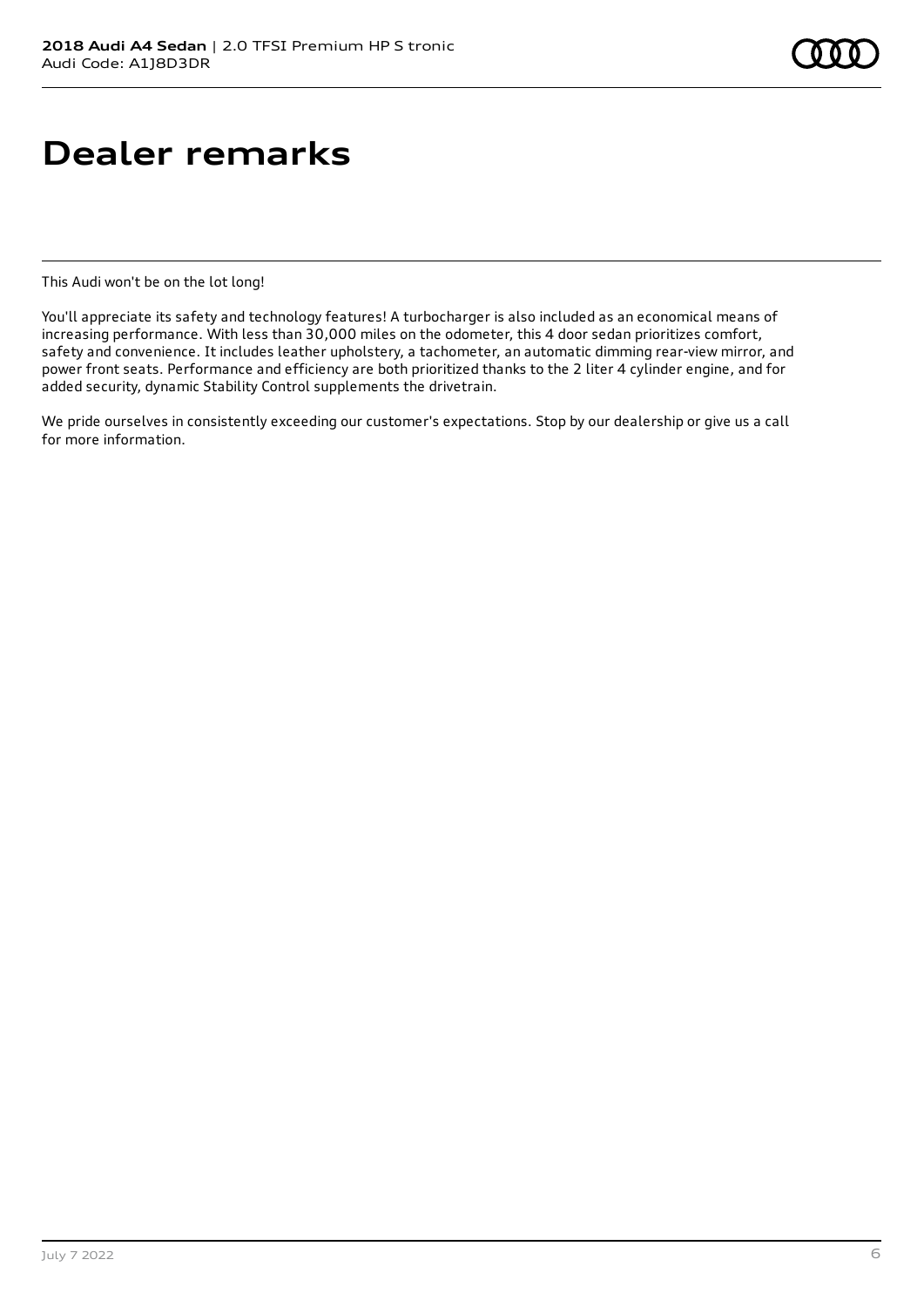## **Technical Specifications**

### **Engineering | Performance**

| Engine type                                 | Four-cylinder                                 |
|---------------------------------------------|-----------------------------------------------|
| Power Level                                 | 40                                            |
| Displacement                                | 2.01                                          |
| Horsepower                                  | 190 @ 4,200-6,000 @ rpm                       |
| Torque                                      | 236 @ 1,450-4,200 lb-ft@rpm                   |
| Valvetrain                                  | 16 valve DOHC with Audi valvelift             |
| Acceleration (0 - 60<br>mph)                | 7.1 seconds seconds                           |
| Engine block                                | Cast-iron                                     |
| Induction/fuel injection Turbocharged/TFSI® |                                               |
| Cylinder head                               | Aluminum-alloy                                |
| stroke                                      | Displacement/Bore and 1,984/82.5 x 92.8 cc/mm |
| Top track speed <sup>1</sup>                | 130 mph mph                                   |

### **Transmission | Drivetrain**

| Gear ratios: 6th         | 0.557:1                                                                             |
|--------------------------|-------------------------------------------------------------------------------------|
| Gear ratios: Final Drive | 4.234:1                                                                             |
| Gear ratios: 7th         | 0.433:1                                                                             |
| Gear ratios: 4th         | 1.057:1                                                                             |
| Transmission             | Seven-speed S tronic <sup>®</sup> dual-clutch<br>transmission and front-wheel drive |
| Gear ratios: 5th         | 0.738:1                                                                             |
| Gear ratios: 2nd         | 2.190:1                                                                             |
| Gear ratios: 3rd         | 1.517:1                                                                             |
| Gear ratios: Reverse     | 2.75:1                                                                              |
| Gear ratios: 1st         | 3.188:1                                                                             |
|                          |                                                                                     |

### **Steering**

| Steering type                             | Electromechanical speed-sensitive<br>power steering system |
|-------------------------------------------|------------------------------------------------------------|
| Turning diameter, curb-38.1 ft<br>to-curb |                                                            |
| Steering ratio                            | 15.9:1                                                     |

#### **Suspension**

| Front axle | Five-link front independent steel<br>spring suspension |
|------------|--------------------------------------------------------|
| Rear axle  | Five-link rear independent steel<br>spring suspension  |

### **Electrical system**

| Alternator | 14 Volt - 110-150A  |
|------------|---------------------|
| Battery    | 12 Volt - 420A/70Ah |

### **(1/2)**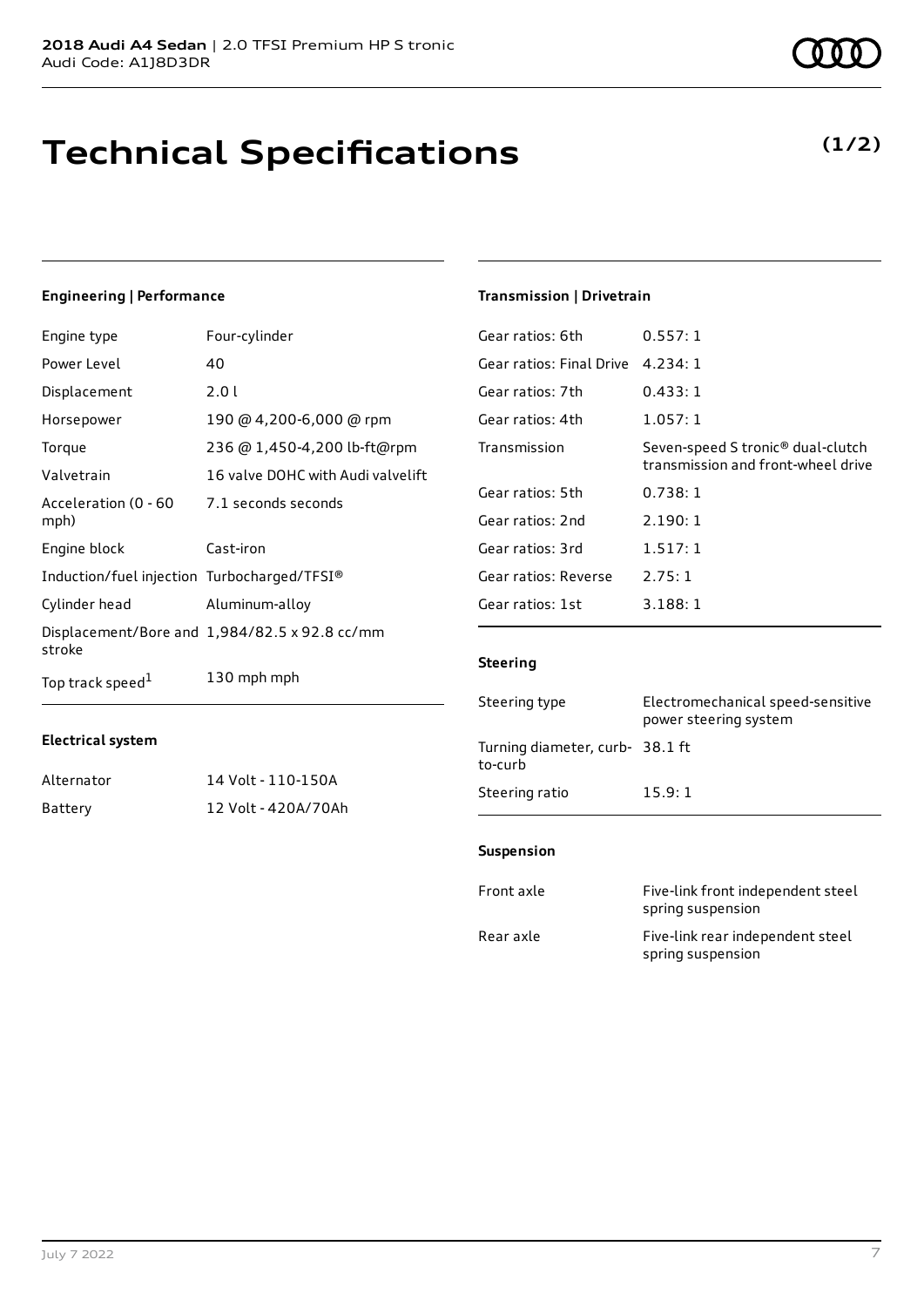## **Technical Specifications**

### **Brakes**

| <b>Front brakes</b> | 12.4 (ventilated disc) in |
|---------------------|---------------------------|
| Rear brakes         | 11.8 (solid disc) in      |
| Parking brake       | Electromechanical         |
|                     |                           |

### **Body**

Material **Material** Lightweight construction technology - multi-material body construction (steel and aluminum composition) and multistep anticorrosion protection

#### **Warranty | Maintenance**

| Warranty    | 4-year/50,000 mile Audi New<br>Vehicle Limited Warranty                                  |
|-------------|------------------------------------------------------------------------------------------|
| Maintenance | 12-month/10.00 mile (whichever<br>occurs first) NO CHARGE first<br>scheduled maintenance |

#### **Exterior Measurements**

| Height                           | 56.2 in  |
|----------------------------------|----------|
| Overall width without<br>mirrors | 72.5 in  |
| Length                           | 186.1 in |
| Wheelbase                        | 110.0 in |
| Drag coefficient                 | 0.27 Cw  |
| Overall width with<br>mirrors    | 79.6 in  |
| Track rear                       | 61.2 in  |
| Track front                      | 61.9 in  |
| Curb weight                      | 3,450 lb |

### **Interior measurements**

| Seating capacity                          | 5                    |
|-------------------------------------------|----------------------|
| Shoulder room, rear                       | 54.5 in              |
| Head room with front<br>sunroof           | 38.9 in              |
| Leg room, rear                            | 35.7 in              |
| Shoulder room, front                      | 55.9 in              |
| Head room with rear<br>sunroof            | 37.4 in              |
| Leg room, front                           | 41.3 in              |
| Cargo volume, rear<br>seatbacks up/folded | 13.0/NA cu ft, cu ft |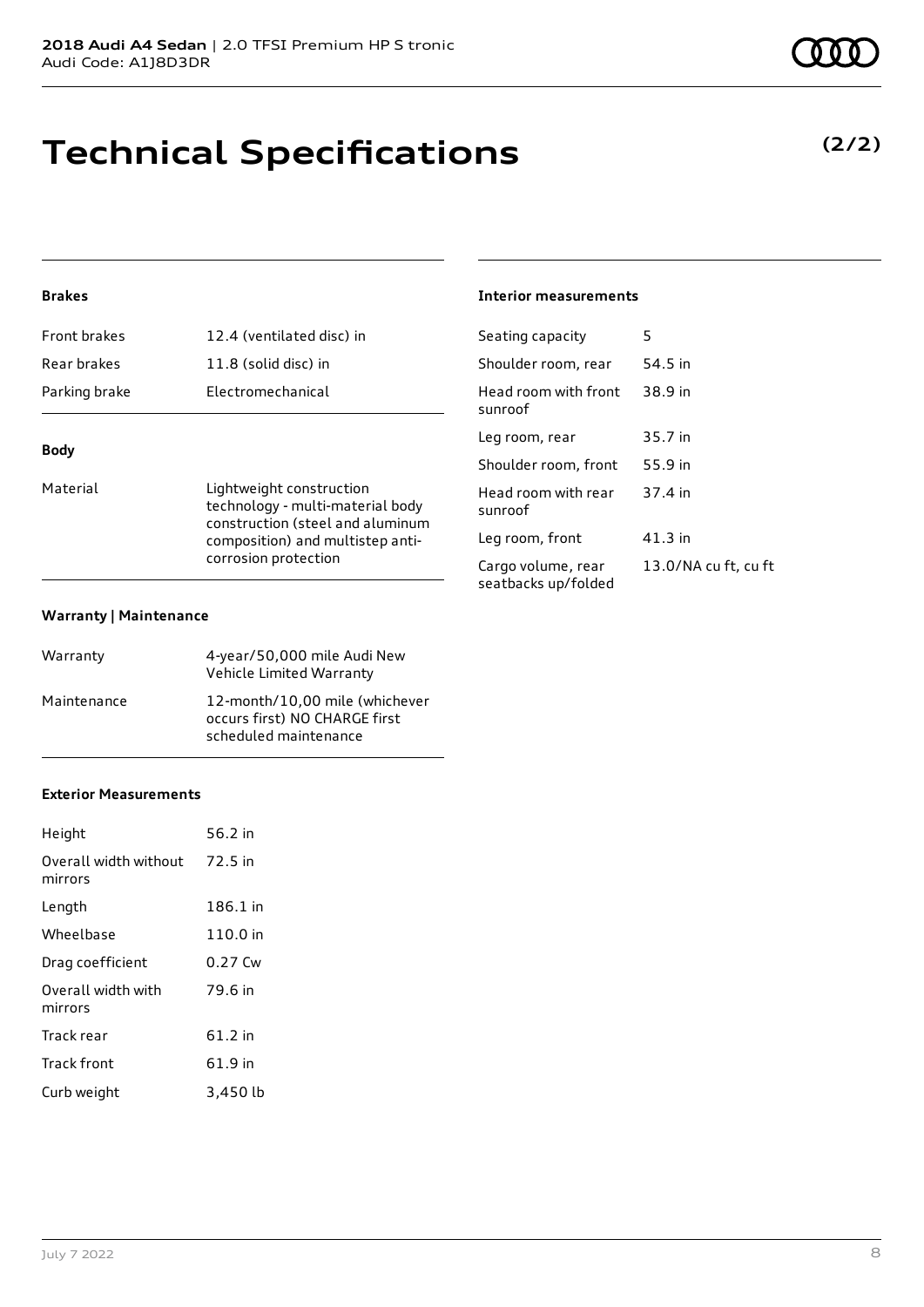### **Consumption- and emission**

### **Consumption by NEDC**

| urban       | 27 mpg |
|-------------|--------|
| extra-urban | 37 mpg |
| combined    | 31 mpg |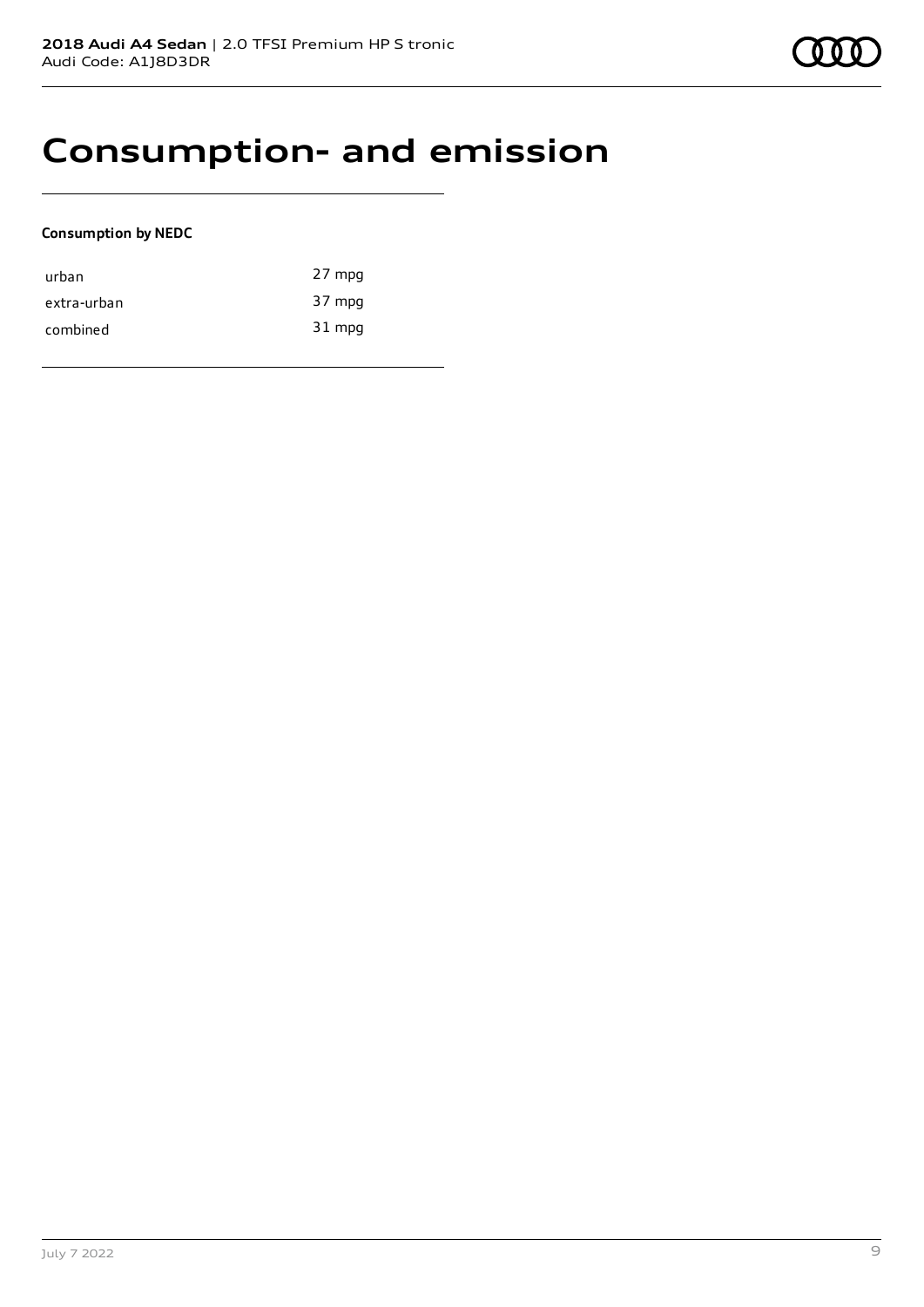### **Contact**

Dealer **Audi Tucson**

4646 E 22nd St 85711 Tucson AZ

Phone: +15207481000 FAX: 5207458387

www: [https://www.auditucson.com](https://www.auditucson.com/)